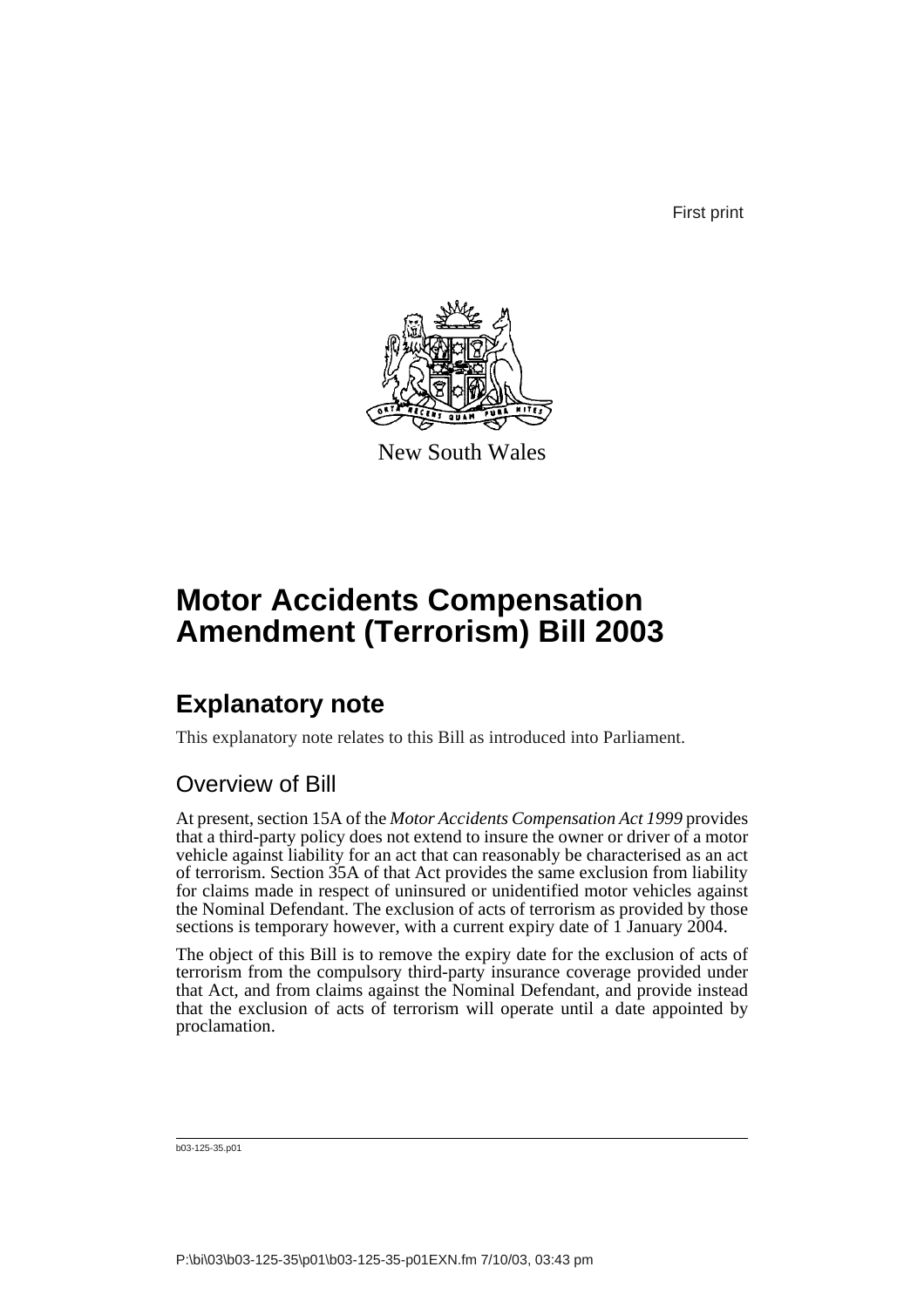Motor Accidents Compensation Amendment (Terrorism) Bill 2003

Explanatory note

#### Outline of provisions

**Clause 1** sets out the name (also called the short title) of the proposed Act.

**Clause 2** provides for the commencement of the proposed Act on the date of assent.

**Clause 3** is a formal provision that gives effect to the amendments to the *Motor Accidents Compensation Act 1999* set out in Schedule 1.

**Schedule 1** amends the *Motor Accidents Compensation Act 1999* in the manner described in the above overview.

Explanatory note page 2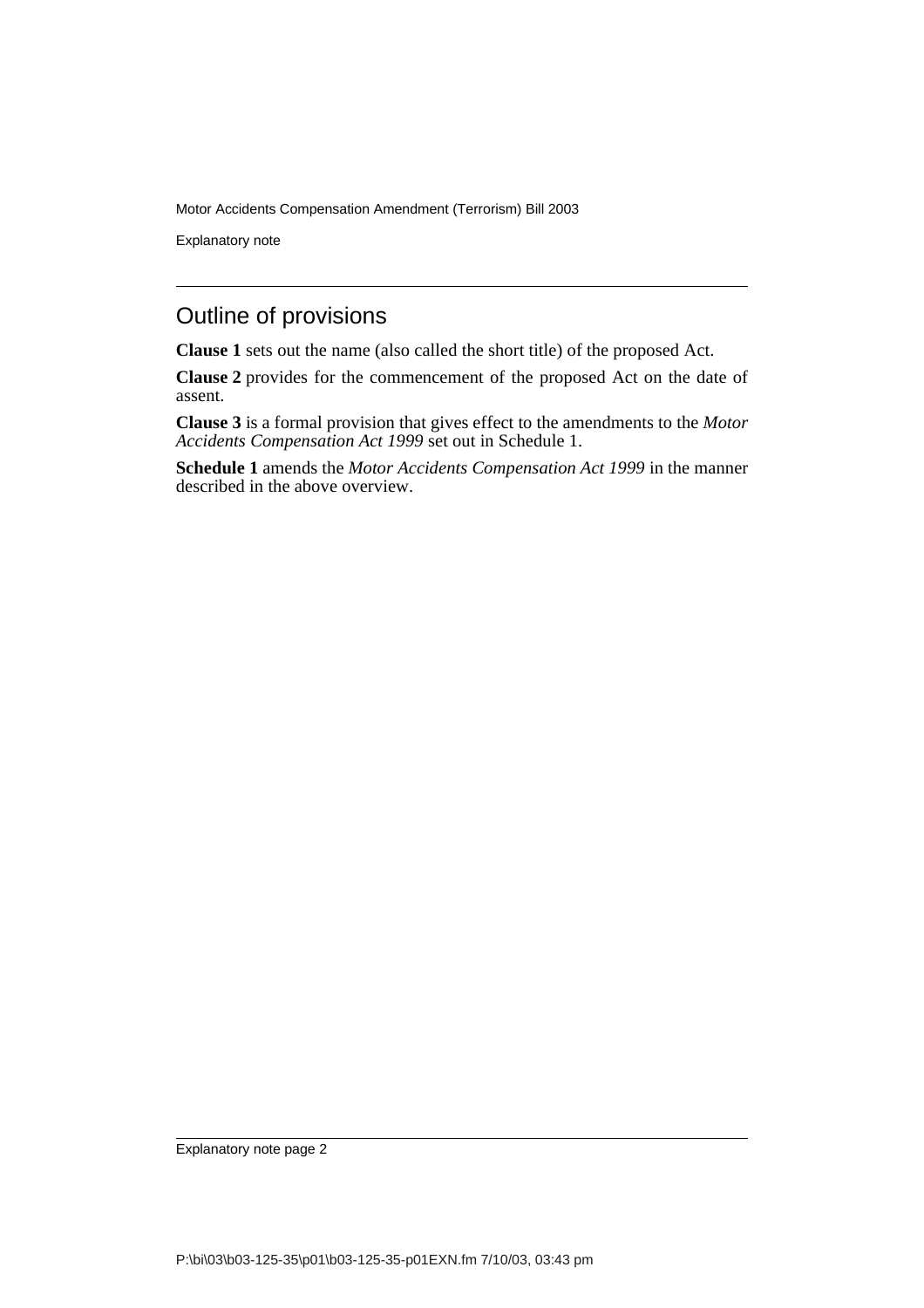First print



New South Wales

## **Motor Accidents Compensation Amendment (Terrorism) Bill 2003**

### **Contents**

|                                                             | Page |
|-------------------------------------------------------------|------|
| Name of Act                                                 |      |
| Commencement                                                | 2    |
| Amendment of Motor Accidents Compensation Act 1999<br>No 41 |      |
| Schedule 1 Amendments                                       | 3    |

b03-125-35.p01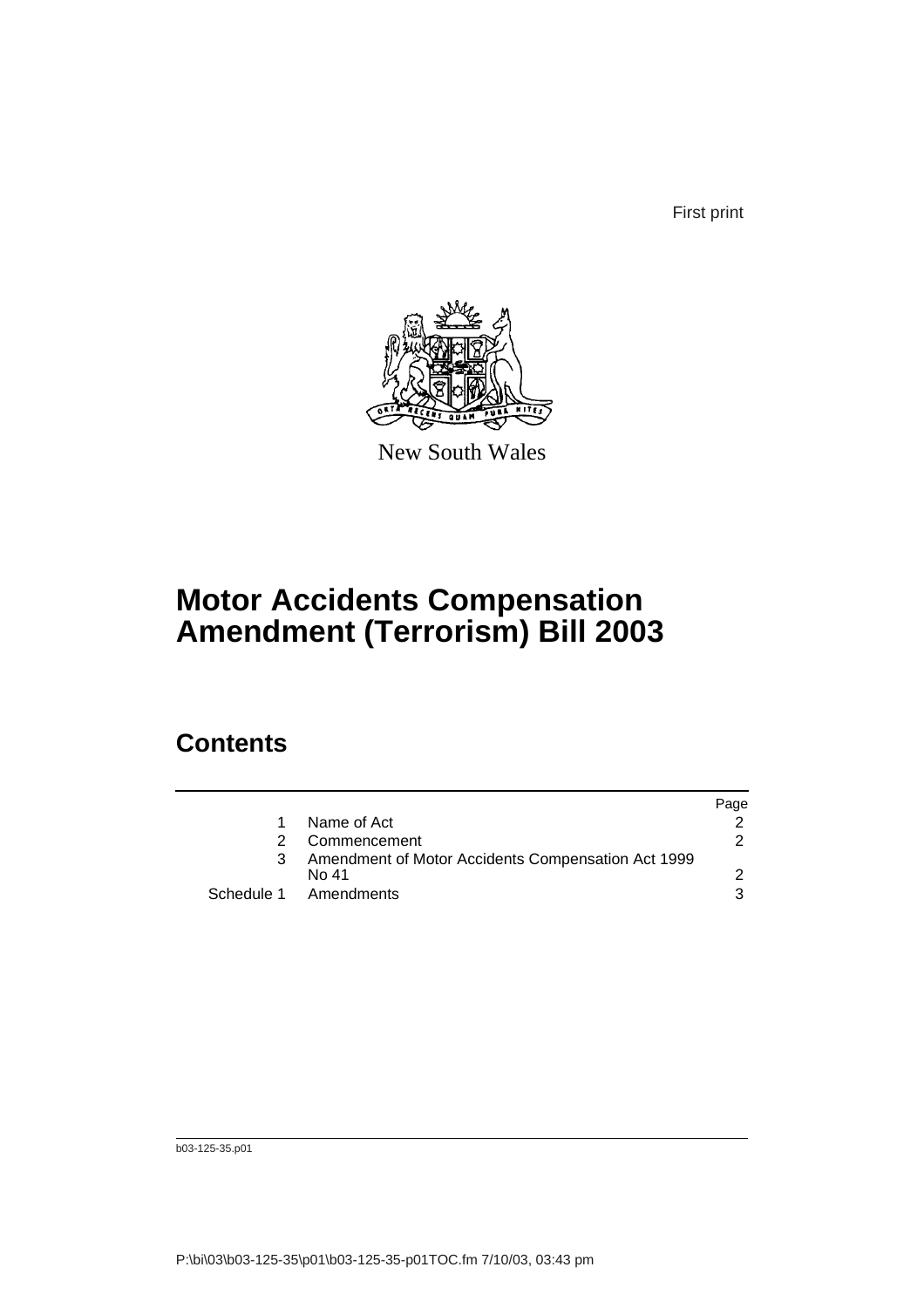#### Motor Accidents Compensation Amendment (Terrorism) Bill 2003

**Contents** 

Page

Contents page 2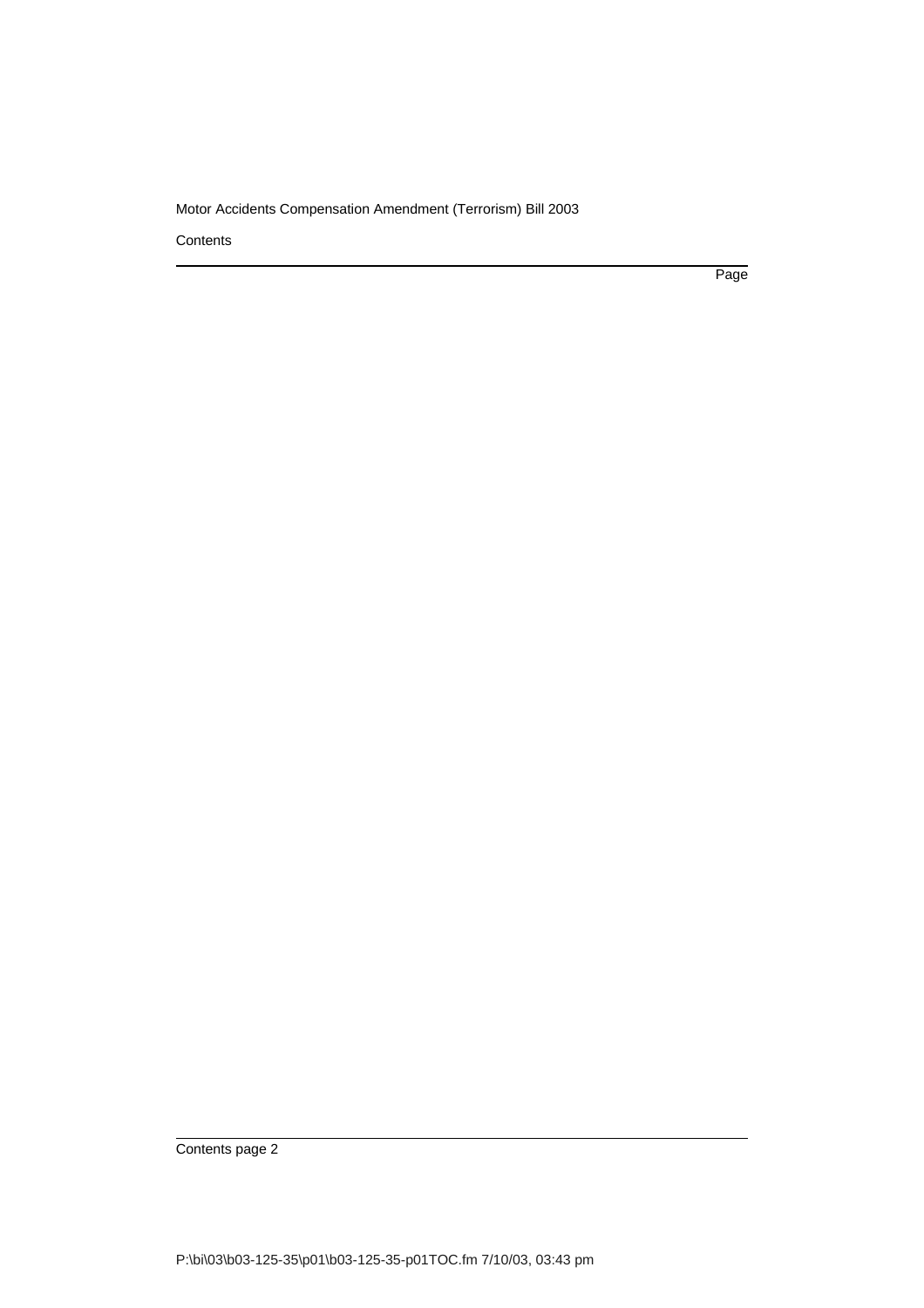

New South Wales

# **Motor Accidents Compensation Amendment (Terrorism) Bill 2003**

No , 2003

#### **A Bill for**

An Act to amend the *Motor Accidents Compensation Act 1999* to provide that the exclusion of acts of terrorism from the compulsory third-party insurance coverage under that Act and from claims against the Nominal Defendant will operate until a date appointed by proclamation.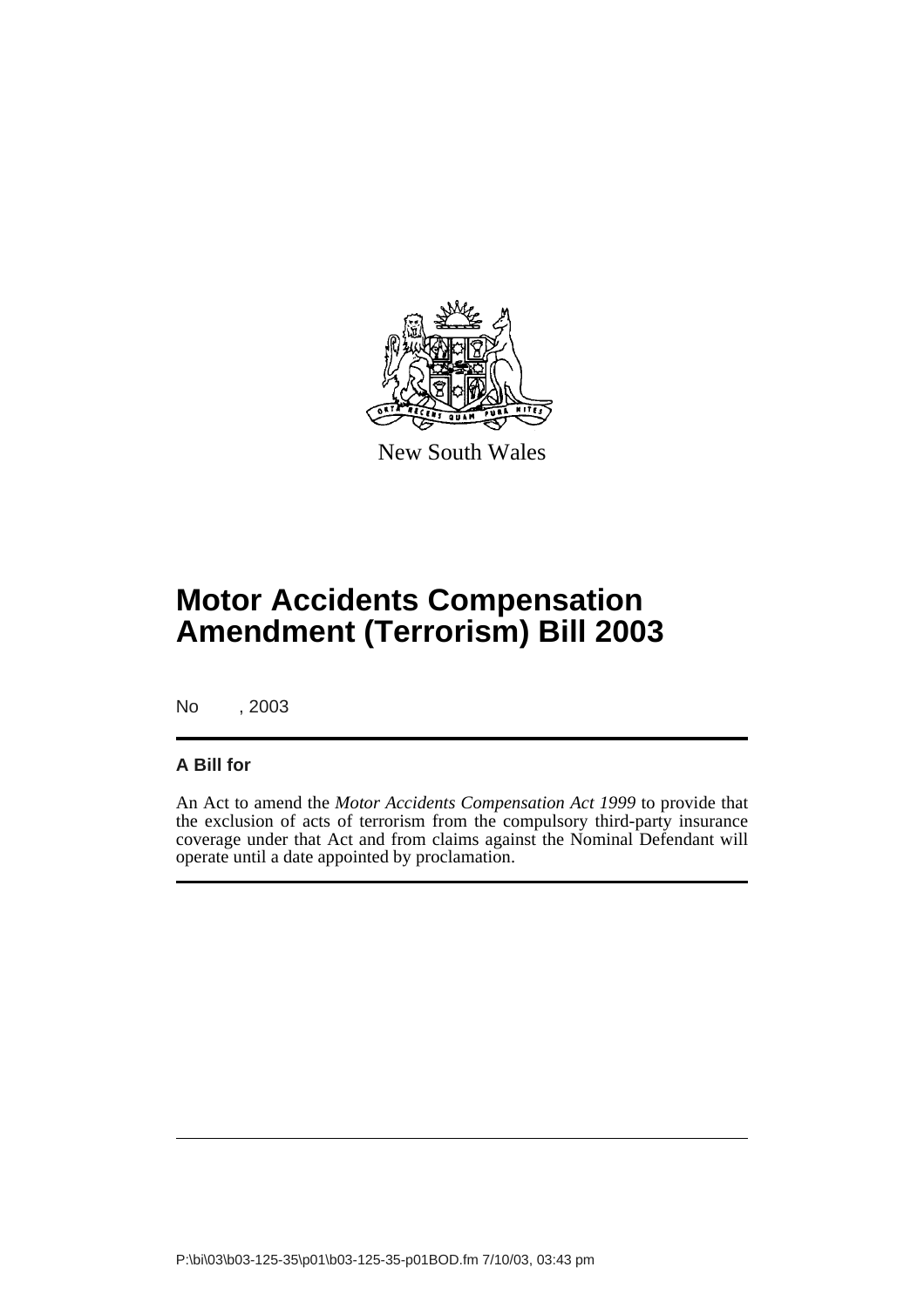<span id="page-5-2"></span><span id="page-5-1"></span><span id="page-5-0"></span>

|   | The Legislature of New South Wales enacts:                                        |                     |
|---|-----------------------------------------------------------------------------------|---------------------|
| 1 | Name of Act                                                                       | 2                   |
|   | This Act is the Motor Accidents Compensation Amendment<br>$(Terrorism)$ Act 2003. | 3<br>$\overline{4}$ |
|   | <b>Commencement</b>                                                               | 5                   |
|   | This Act commences on the date of assent.                                         | 6                   |
| 3 | Amendment of Motor Accidents Compensation Act 1999 No 41                          | $\overline{7}$      |
|   | The Motor Accidents Compensation Act 1999 is amended as set out<br>in Schedule 1. | 8<br>9              |